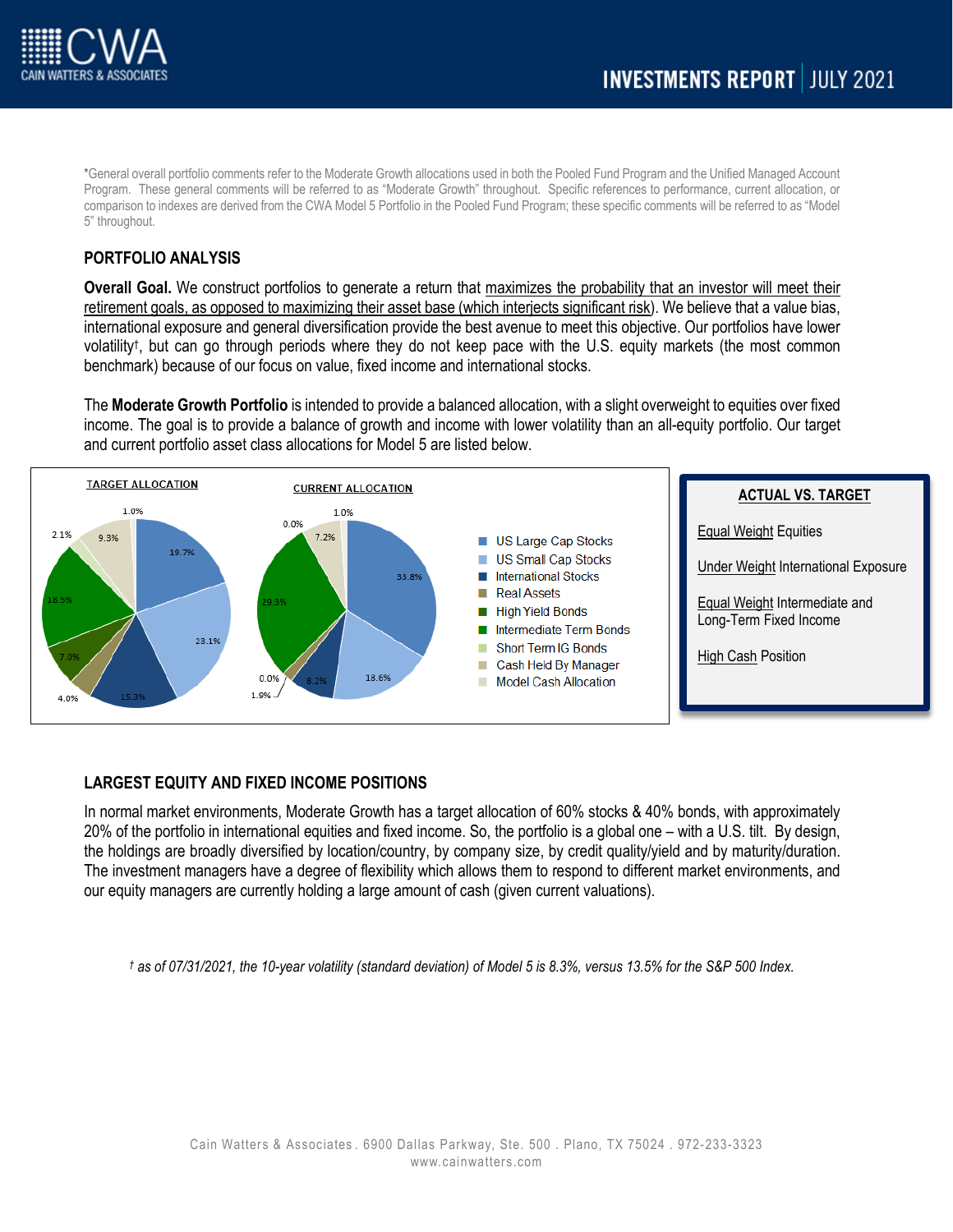

### **PERFORMANCE**

The Moderate Growth portfolios in the Pooled Fund Program and the Unified Managed Account Program have slightly different investments, costs and thus returns. Accordingly, we direct you to your account statement for your individual performance.

In July, Model 5 (net of fees and expenses) outperformed compared to the S&P Moderate Growth Index, outperformed compared to the Global 60/40 Index, and underperformed<sup>1)</sup> compared to the U.S. 60/40 Index, which posted the following returns:

| PERFORMANCE                                 | <b>JULY</b> | <b>COMMENTS</b>                                                                                                                                                       |
|---------------------------------------------|-------------|-----------------------------------------------------------------------------------------------------------------------------------------------------------------------|
| Global 60/40 Benchmark Index <sup>(2)</sup> | 0.83%       | U.S. equities strongly outperformed international equities during the<br>month, while International bonds outperformed domestic bonds<br>marginally during the month. |
| U.S. $60/40$ Benchmark Index $(3)$          | 1.88%       |                                                                                                                                                                       |
| S&P Moderate Growth Index <sup>(4)</sup>    | 0.94%       |                                                                                                                                                                       |

- (1) "Market Perform" means within a range of +10 bps to -10 bps of the applicable index for the month (or +/- 8 bps per month for YTD performance); "Outperform" means more than +10 bps for the month (or more than +8 bps per month for YTD performance); "Underperform" means more than -10 bps for the month (or more than -8 bps per month for YTD performance). **Please note performance comparison comments are based upon Model 5 Pooled Fund Program data. There are inherent limitations in the use of model performance – please read the Model Disclosure found on page 6. Investors should consult their individual custodial statement for actual performance of individual portfolios. Actual performance comparisons may differ from model comparisons.**
- Global 60/40 Benchmark is 60% MSCI ACWI Index & 40% Barclays Global Aggregate Bond Index.
- (3) US 60/40 Benchmark is 60% S&P 500 Index & 40% Barclays U.S. Aggregate Bond Index.
- (4) S&P Moderate Growth Index is 50% S&P Target Risk Moderate Index & 50% S&P Target Risk Growth Index.

## **MARKET PERFORMANCE**

#### **Equities**

| <b>PERFORMANCE</b>                     | <b>JULY</b> | <b>MULTIPLE</b> | <b>COMMENTS.</b>                                                                    |
|----------------------------------------|-------------|-----------------|-------------------------------------------------------------------------------------|
| $U.S.$ Equities $(5)$                  | 1.69%       | 30.9X           | Growth stocks outperformed during July and propelled the broader markets<br>higher. |
| International Developed <sup>(6)</sup> | $0.77\%$    | 20.7X           | International equities had a nice month but underperformed U.S. equities.           |
| Emerging Markets <sup>(7)</sup>        | $-6.69%$    | 17.6X           | Emerging markets had a tough month as the inflation trade reversed course.          |

(5) U.S. Equities are represented by the Russell 3000 Index.

(6) International Developed is the MSCI EAFE Index.

(7) Emerging Markets is the MSCI EM Index.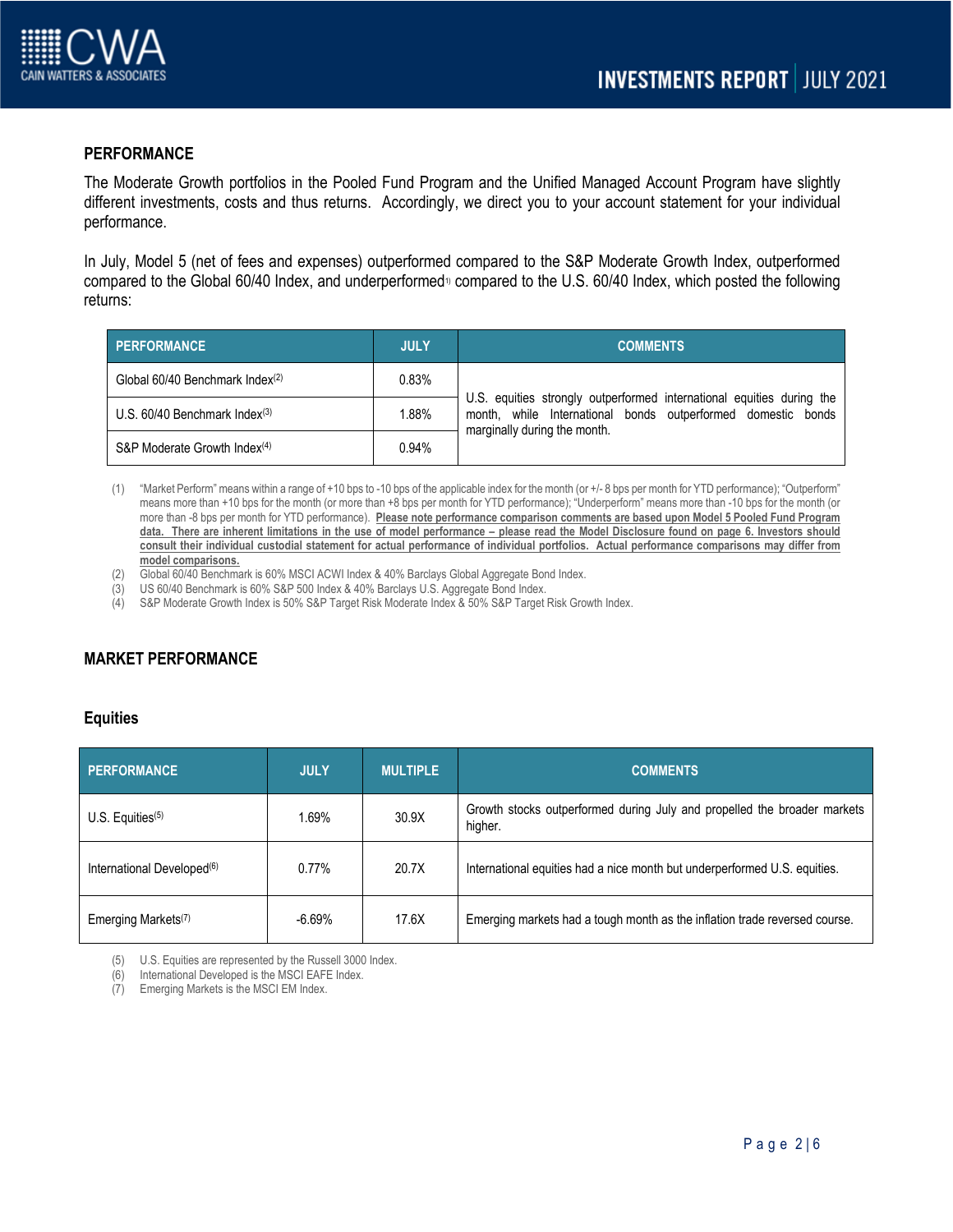

#### **Fixed Income**

| <b>PERFORMANCE</b>                               | <b>JULY</b> | <b>SPREAD</b><br><b>OVER UST</b><br>10 YEAR | <b>COMMENTS</b>                                                                                                                       |
|--------------------------------------------------|-------------|---------------------------------------------|---------------------------------------------------------------------------------------------------------------------------------------|
| U.S. Treasuries (Medium Duration) $(8)$          | 2.01%       |                                             | Yields declined during the month.                                                                                                     |
| U.S. Treasuries (Longer Duration) <sup>(9)</sup> | 3.76%       | 0.62%                                       | Long term yields fell during the month.                                                                                               |
| Global Fixed Income <sup>(10)</sup>              | 1.33%       | $-0.23%$                                    | Global bonds turned in a solid month as yields retreated globally.                                                                    |
| Emerging Fixed Income <sup>(11)</sup>            | 0.57%       | 2.56%                                       | Emerging market debt earned a small but meaningful return during<br>the month.                                                        |
| High Yield <sup>(12)</sup>                       | 0.38%       | 2.82%                                       | High Yield continues to post positive returns in lockstep with the<br>equity markets, however returns are beginning to fell sluggish. |

(8) U.S. Treasuries (7-10 Years), represented by the Barclays U.S.T 7-10 Yr Total Return Index

(9) U.S. Treasuries (20+ Years), represented by the Barclays U.S.T 20+ Yr Total Return Index

(10) Barclays Global Aggregate Bond Index.

(11) Barclays Emerging Markets EMEA Total Return

(12) Barclays U.S. Corporate High Yield Index.

**Commodities and Real Assets**. The Model 5 portfolios do not have significant exposure to commodities, except indirectly. However, commodities and real assets (real estate) provide a good sense of global demand (in the case of industrial commodities) or fear (gold).

| <b>PERFORMANCE</b>                | <b>JULY</b> | <b>TREND</b> | <b>COMMENTS</b>                                                                  |
|-----------------------------------|-------------|--------------|----------------------------------------------------------------------------------|
| Energy <sup>(13)</sup>            | 2.51%       | UP           | Oil continues to march higher.                                                   |
| Real Estate <sup>(14)</sup>       | 4.70%       | UP           | Real estate continues to move higher at a rapid clip and is in a strong uptrend. |
| Industrial Metals <sup>(15)</sup> | 3.52%       | UP           | Industrial metals are back on track and are in an uptrend.                       |
| Gold <sup>(16)</sup>              | 2.53%       |              | Gold had a good month despite the inflation narrative having died down.          |

(13) S&P GSCI Energy Total Return Index.

(14) Dow Jones U.S. Real Estate Index.

(15) S&P GSCI Industrial Metals Total Return Index.

(16) SPDR Gold Shares (GLD).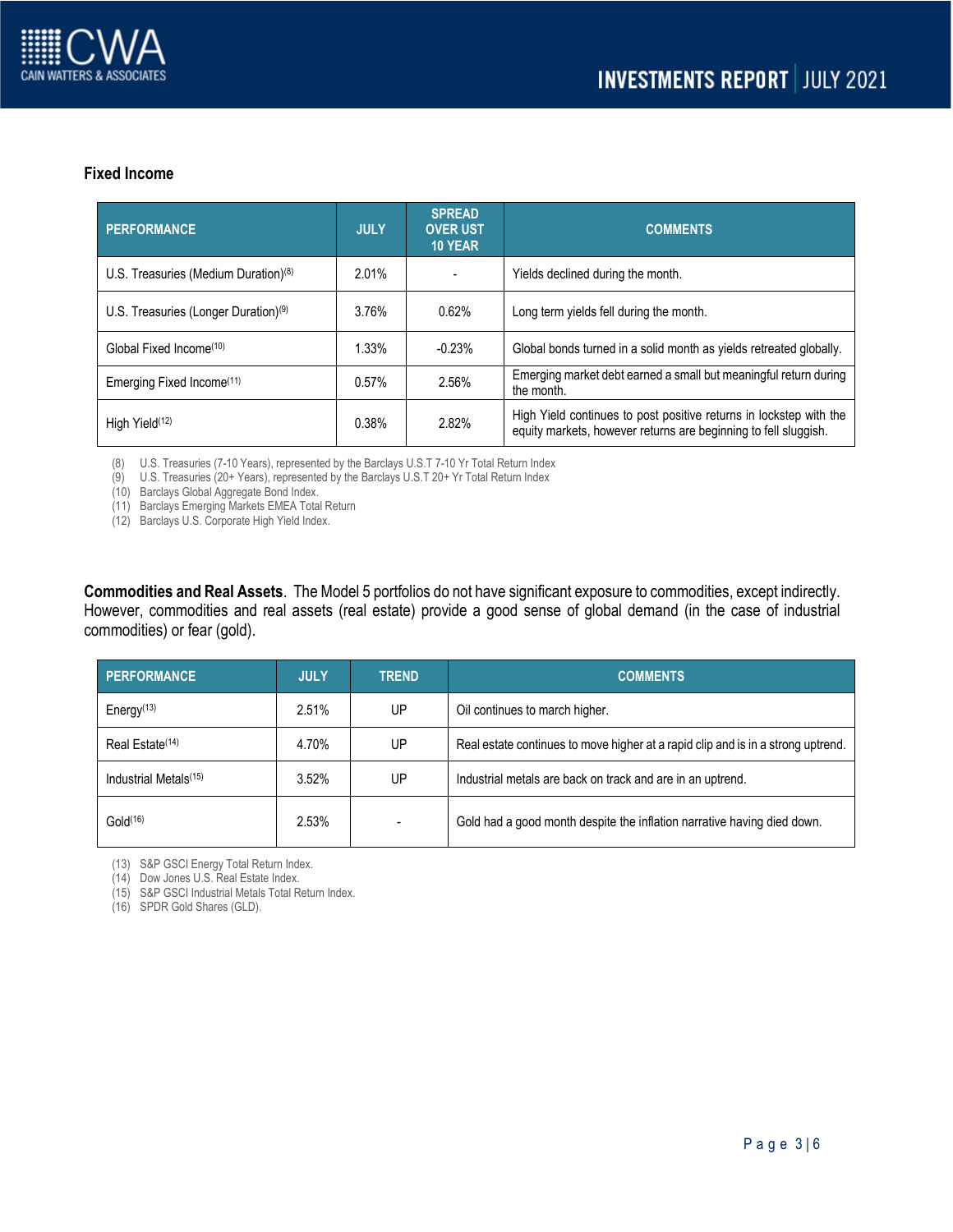

# **Market Comments**



### **Number of stocks in the S&P 500 with revenue growth > 15%**

Source: @MichaelKantro

Growth stocks have once again come back in favor as inflation expectations have come back to earth. We have often talked about how expensive growth stocks have become relative to other stocks, and we believe the above sheds an interesting light on this argument. The number of growth stocks in the S&P 500 has shrunk to 67, down from over 200 around the turn of the century.

The argument is thus made that investors are paying up for growth because there are less growth stocks, and it is further argued that growth stocks should be more expensive because there are less of them. This is an interesting argument and makes sense. However, fundamentals are fundamentals, and the price an investor will pay for a stock is fluid, not static. Investor appetite is controlled by a narrative, and while investors may be willing to pay super premium prices for growth today, that could change. Much like the turn of the century, once investors were unwilling to pay that premium, the price of growth stocks collapsed.

We maintain that paying for growth smartly is a way to protect portfolios against that sudden narrative change, and that making sure investments have fundamentals to back up the price is a much safer way to navigate an uncertain future while maintaining and achieving a financial plan.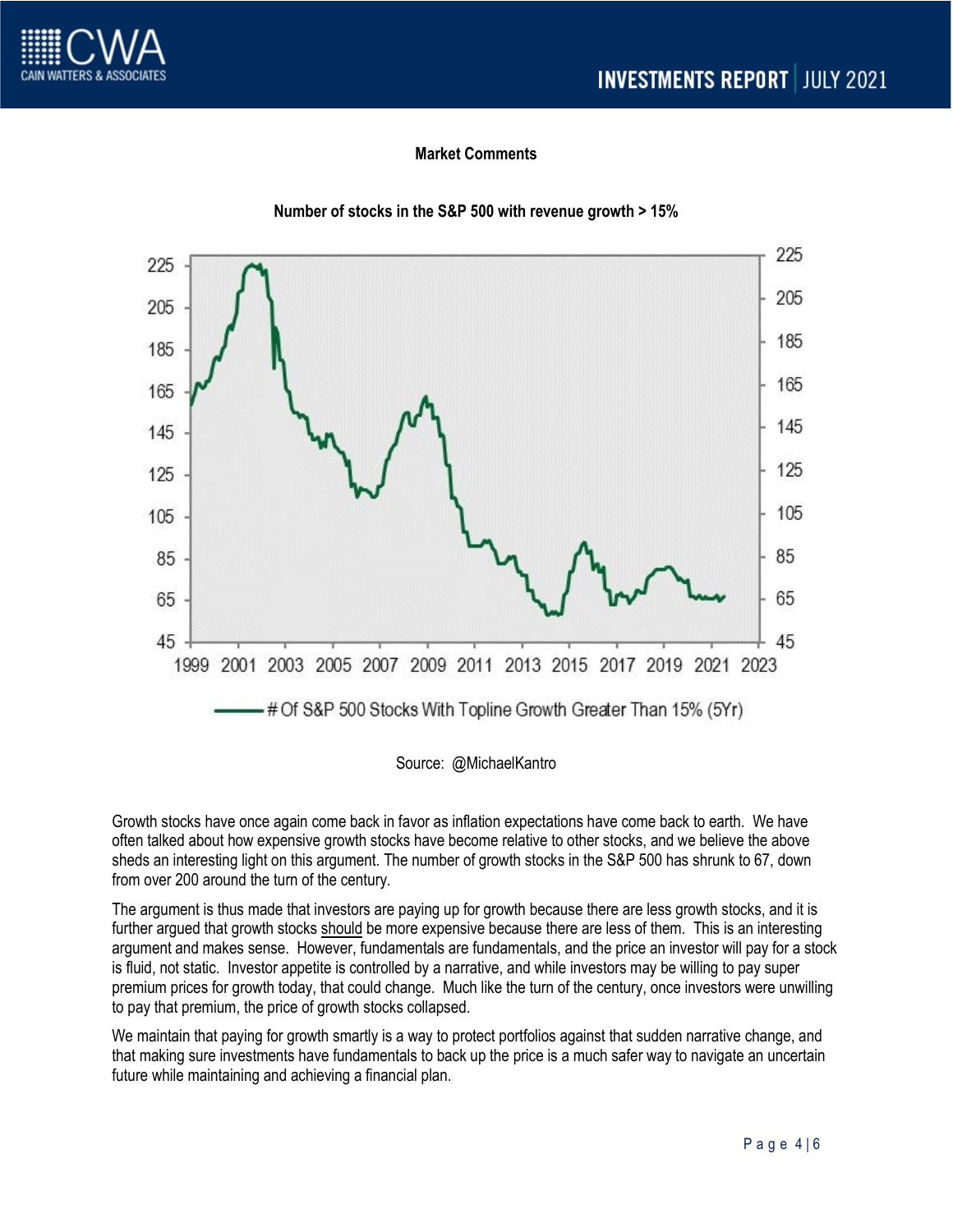

## **Further Reading**

### 1) **Things Couldn't Be Better: The COVID Delta Variant's Looming Threat to Risk Assets, Guggenheim, July 30, 2021**

[https://www.guggenheiminvestments.com/institutional/perspectives/global-cio-outlook/minerd-covid-delta-variant](https://www.guggenheiminvestments.com/institutional/perspectives/global-cio-outlook/minerd-covid-delta-variant-investing-risk)[investing-risk](https://www.guggenheiminvestments.com/institutional/perspectives/global-cio-outlook/minerd-covid-delta-variant-investing-risk)

Scott Minerd, the CIO of Guggenheim, outlines the firm's thoughts on the spread of the Delta variant and how they believe it could affect the market throughout the rest of 2021.

*For questions, or to request additional information, please contact your CWA Financial Planner*

#### **DISCLOSURES**

#### **PAST PERFORMANCE IS NOT AN INDICATOR OF FUTURE MARKET RETURNS.**

*Cain Watters is a Registered Investment Advisor. Request Form ADV Part 2A for a complete description of Cain Watters Advisors' investment advisory services. Diversification does not ensure a profit and may not protect against loss in declining markets. No inference should be drawn that managed accounts will be profitable in the future or that the Manager will be able to achieve its objectives. Investing involves risk and the possibility of loss, including a permanent loss of principal.*

Asset allocation and diversification do not assure or guarantee better performance and cannot eliminate the risk of investment losses. All investments and strategies have the potential for profit or loss. Different types of investments involve higher and lower levels of risk. Historical performance returns for investment indexes and/or categories, usually do not deduct transaction and/or custodial charges or an advisory fee, which would decrease historical performance results. There are no assurances that a portfolio will match or exceed any specific benchmark.

*This commentary contains the opinions of the CWA Investment Committee at the time of publication and is subject to change. Market and economic factors can change rapidly, producing materially different results. This update is intended for clients currently invested in CWA Recommended Investment Programs. This is not intended to be personalized investment advice. This does not take into account a particular investor's financial objectives or risk tolerances. Any specific mention of securities is for informational purposes only and is not intended as a recommendation or solicitation to purchase.*

*CWA Model 5 Moderate Growth Pooled Fund Program: The target allocation and portfolio data used throughout this presentation is for the CWA Model 5 recommended for participants in the Pooled Fund Program. This Model is the most common recommendation and is*  used here to illustrate the CWA methodology. Other CWA Recommended Investment Program models will vary in asset allocation and *underlying manager and/or security selection. Clients should discuss these models and programs with their planner prior to selection.*

*\*\*The CAPE ratio is a valuation measure that uses real earnings per share (EPS) over a 10-year period to smooth out fluctuations in corporate profits that occur over different periods of a business cycle. The ratio is generally applied to broad equity indices to assess whether the market*  is undervalued or overvalued. While the CAPE ratio is a popular and widely-followed measure, several leading industry practitioners have *called into question its utility as a predictor of future stock market returns. The CAPE ratio, an acronym for Cyclically Adjusted P/E (i.e. Price-Earnings) ratio, was popularized by Yale University professor Robert Shiller. It is also known as the Shiller P/E ratio.*

*+Statements relating to Value outperforming Growth are based upon the data of the Fama-French 3-Factor Model. A pioneering study by renowned academics, Eugene Fama and Ken French, suggesting that three risk factors: market (beta), size (market capitalization) and price (book/market value) dimensions explain 96% of historical equity performance.*